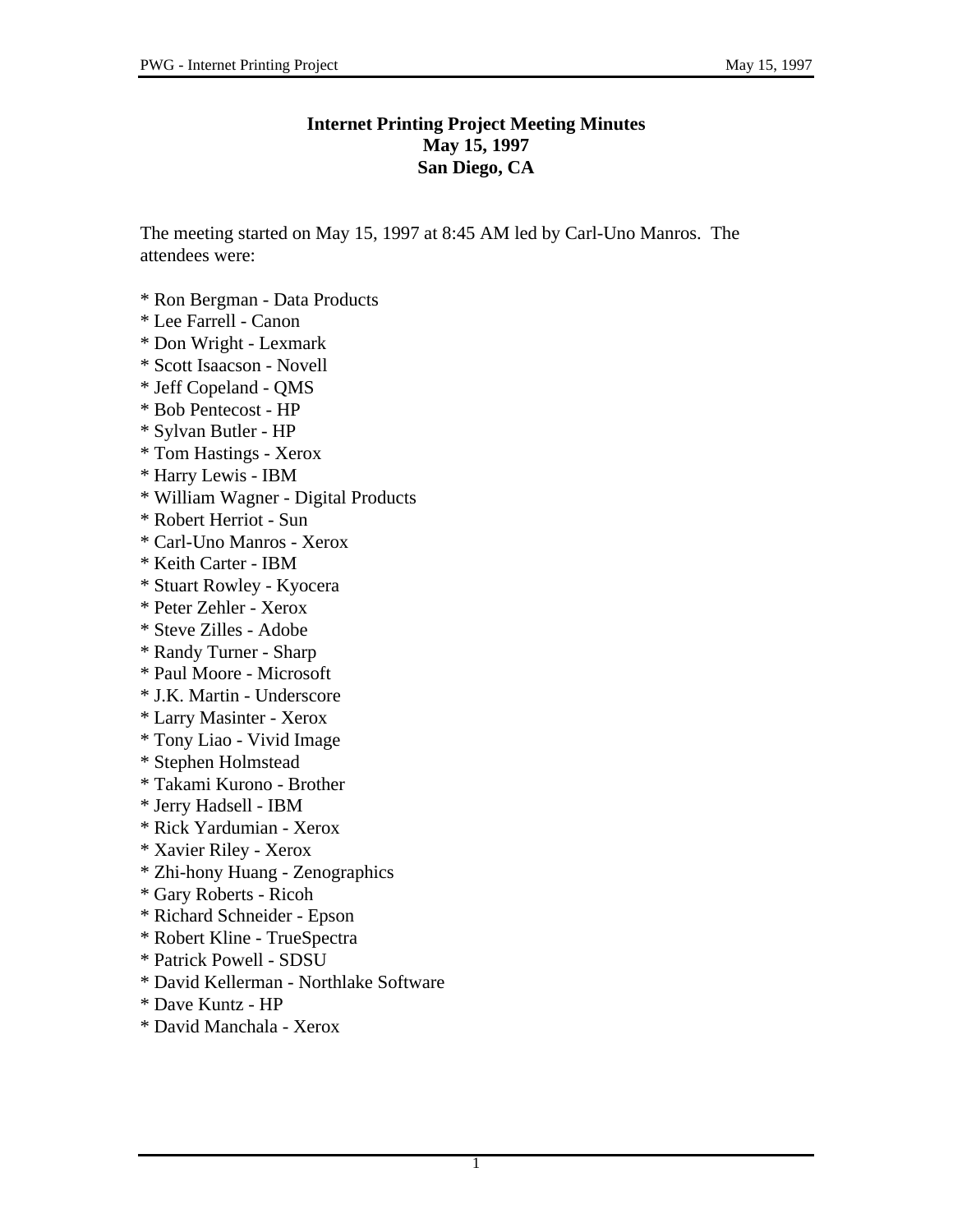## Planned Agenda

Morning:

- \* Report of outcome from PWG MOD meeting May 14 (Scott Isaacson)
- \* Presentation on SWP Paul Moore, Sylvan Butler
- \* CPAP Presentation JK Martin
- \* HTTP/NG Larry Masinter
- \* IPP Discussion Bob Herriot, Randy Turner

Afternoon:

- \* Discussion about Prototyping efforts supporting the IPP protocol choices Peter Zehler
- \* Discussion of IPP Security Carl-Uno Manros

# Model Meeting Report

(Details will be published in model meeting minutes)

\* Discussed whether model was meeting the goals and the requirements as outlined in the Requirements I-D.

\* Discussed the job template attributes

\* Discussed what does "best efforts" mean - new values: "shall" and "should"

\* New draft to the IETF will take a little while due to re-formatting, etc. Probably would be 2 weeks before the next the draft.

Presentation by Paul Moore on SWP (Simple Web Printing)

(Charts and document are available on the PWG Web site.)

- Work has been underway for some time

- Enhanced and changed based upon feedback from IETF, etc
- It mandates
	- \* Print submission protocol
		- Command sequence
		- data format
		- encoding
		- return values
	- \* HTTP 1.1
	- \* Security
- It suggests
	- \* Client configuration
	- \* Return URL
	- \* Access Control
- It excludes
	- \* job monitoring and control protocol
	- \* printer discovery and client configuration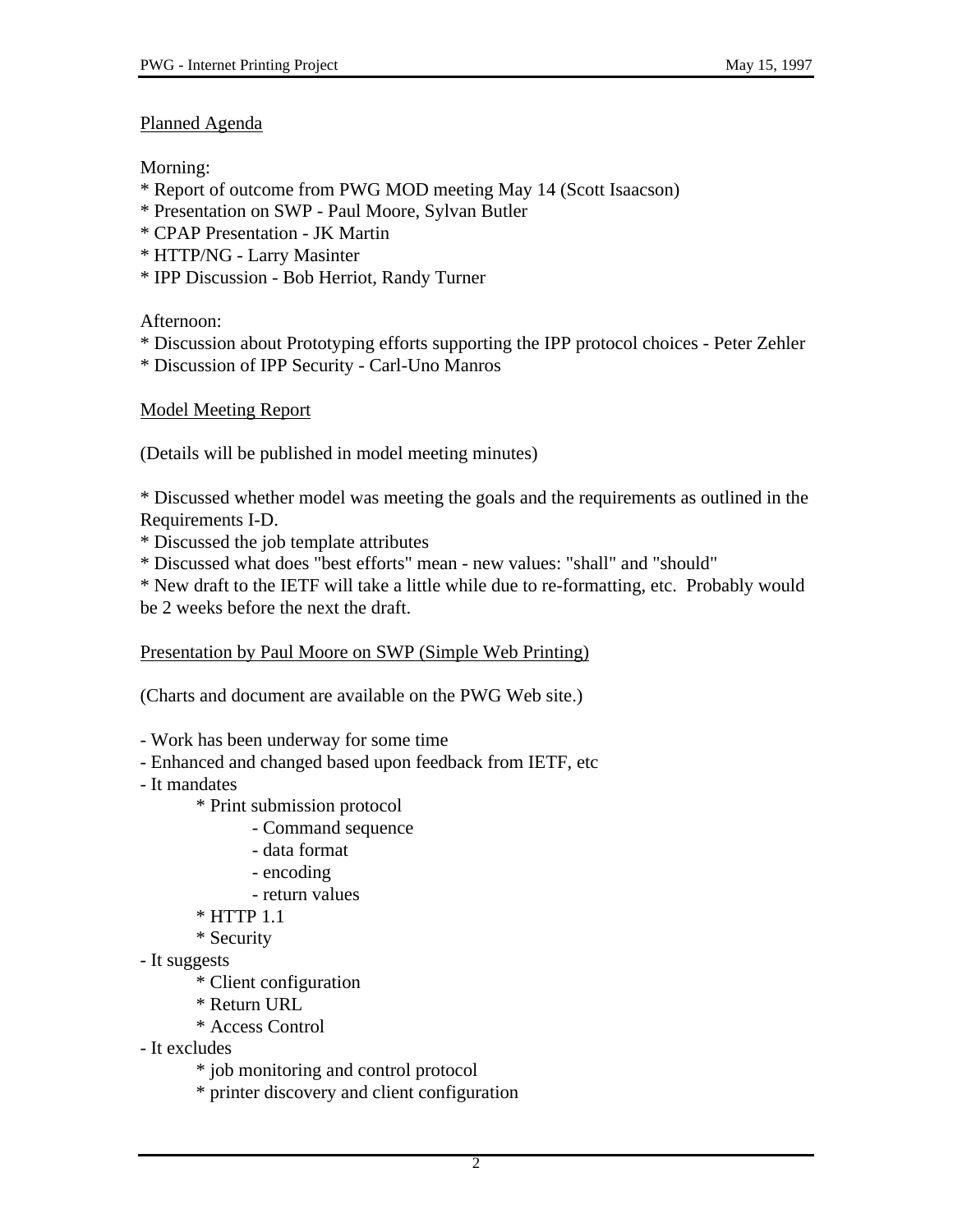\* print by reference

\*\* Discussion on if HTTP is correct

- \*\* Discussion on use of Unicode versus a charset value for the text in the headers
- \*\* Discussion on using HTTP chunking to determine the length of a job
- \*\* Should SWP send big-endian or little-endian? big

- Management, discovery

- \* via HTML
- \* no client changes
- \* Not mandated

- Implementation planned to be similar to what Babak presented in February.

- Issues:

- 1) Enumerations versus keywords
- 2) Byte ordering
- 3) application/SWP
- 4) Mandate return URI yes
- 5) What about unsupported attributes ignore?
- 6) Adornments
- 7) Denial of service for anonymous users
- --- 8) Security
- 9) Is this to be an IETF standard?
- 10) TYPE as text versus 32-bit INT
- 11) Transport independent except length of print data
- 12) Charset mandate unicode?
- 13) one post or multiple post (to get back job URI before whole job is posted)
- 14) What does the server do if the print job is too big?
- 15) Discovery of printers and their capabilities
- 16) Should we have SWP as well as a full-blown version to replace LPR. Should one be a subset of the other?

#### IPP Model and Protocol Overview

Steve Zilles discussed briefly the material he presented at the IETF meeting in Memphis.

## CPAP - JK Martin

No presentation -- time was used for discussions.

\*\* Wide ranging discussion on:

- what are we trying to do?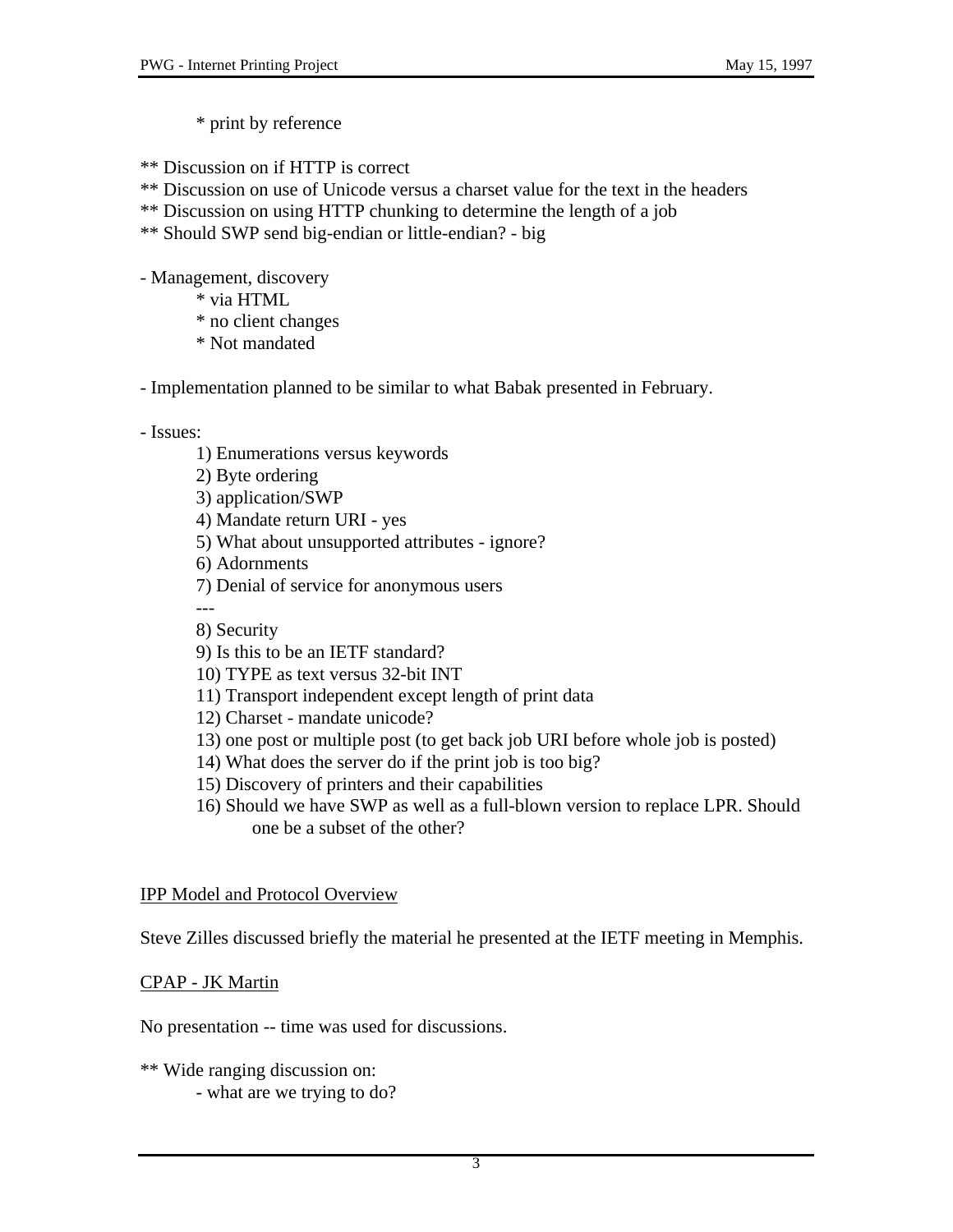- what is wrong with LPD?
- are we trying to do everything through HTTP?
- is asynchronous notification a requirement?
- job submission versus status queries?
- is something like CPAP needed for Intranet solutions?
- how is policy reflected back to the client?
- should the protocol be self-describing?
- how are the MIBs (printer and job monitoring) related to IPP?

## **HTTP New Generation - Larry Masinter**

- HTTP-NG is a promise, not yet real
- An effort to "fix" HTTP
- HTTP mission creep (too many projects hopping on the HTTP band-wagon)
- Need something to address the inefficiencies of HTTP
- More information from www.w3.org or ftp.parc.xerox.com/pub/masinter/http-ng.html

Lunch Break

Protocol Discussion - Bob Herriot

1) Encoding

SWP HTTP-like application/IPP CPAP form-based

```
- attributes
       * Herriot proposal for application/IPP
- document data
       * swp (content length implicit)
       * explicit doc #, chunk #
- operations
- responses (attributes and status)
```
2) 1 job operation or 2

A long discussion again was held on the issue of HTTP and the concept of using something like SWP versus form-based upload.

The SWP proposal does not require the use of the browser in any way to perform the actual printing. The browser simply insures that the remote printer/server is accessible via HTTP and through firewalls, etc. that might be present.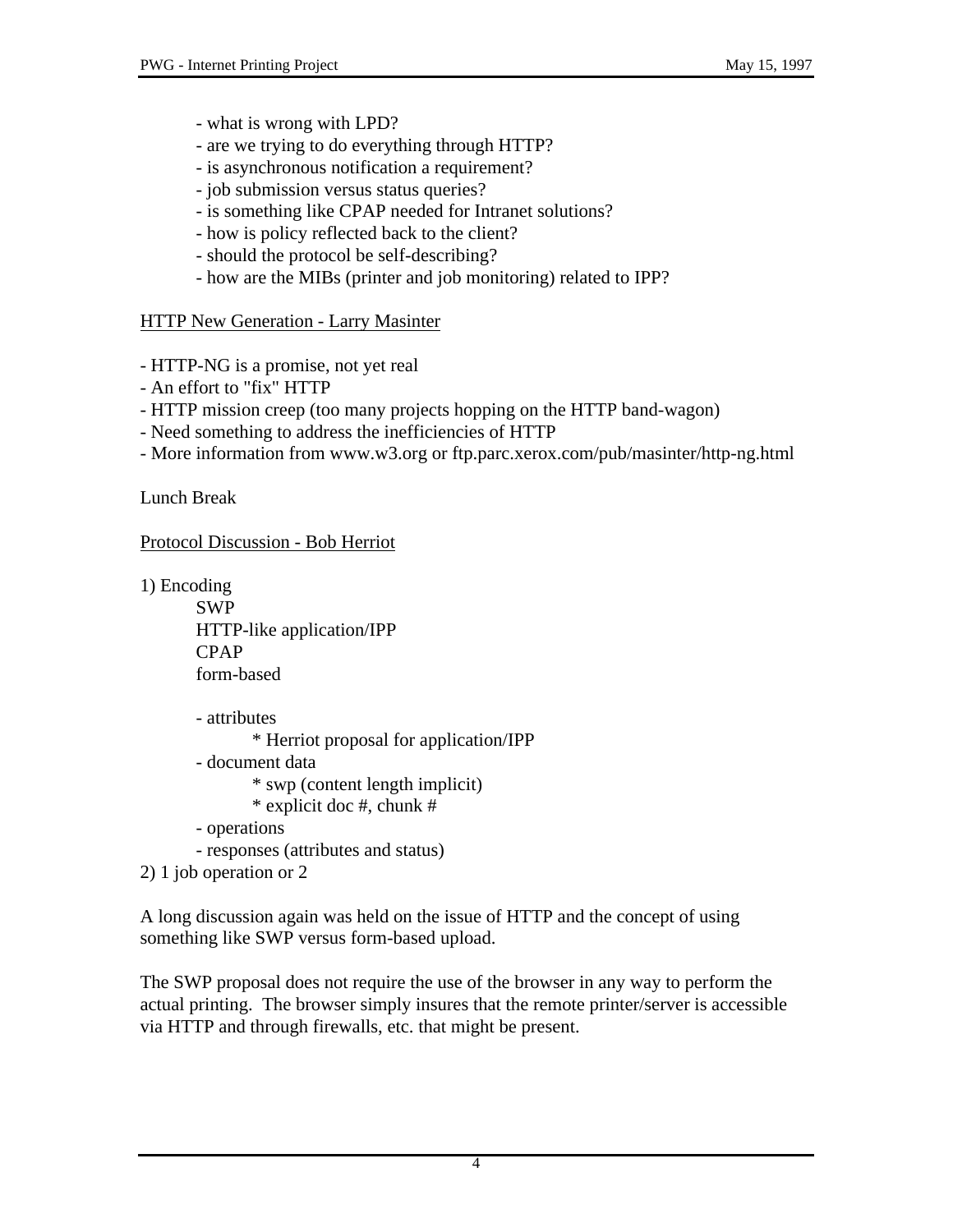The group in attendance voted to recommend to the entire working group that the first proposal should be based on HTTP/1.1 versus a newly created UDP or TCP/IP protocol. The results were 6 to 16 in favor of HTTP (Paul Moore of Microsoft voted twice.)

Resumed discussion on encoding…

A discussion was held on how to encode data. Embedded white space versus including a length value was discussed. Using embedded white space was perceived as being more difficult and time consuming that length. This results in an encoding of the attributes that looks like:

Length | Attribute-Name | Length | Attribute-Value [00 08] JOB-NAME [00 0C] MSWORD-NOTES

First byte: Major Version (starts at 1) Second byte: Minor Version (starts at 0)

Content Length includes all the attributes and not the length itself. The minimum value is 0 which means no attributes.

Discussion on how to do multiple documents within a job

- multiple chunking
- meta-job
- doing the simple case and adding it via versioning
- multiple content-types: application/ipp
- using an attribute ("document count") to indicate multiple documents

\*\* resolution: using "send-job" with single document count for the single document per job and use "create-job" with multiple document count to associate multiple documents

Operation is an attribute and is the first attribute in the list.

Operations:

- create-job (create a job, data to follow, URI returned)
- send-data (data (attributes & pdl) for a previously sent create-job)
- print-job (attributes and print data all in one, URI returned)
- cancel
- get-jobs
- get attributes
- validate (attributes but no PDL, no URI returned)

What is the minimum implementation? Is an IPP implementation in a printer required to support multiple documents within a job? A printer could reject a create-job operation and force the client to use multiple print-job operations instead.

Resolution: Paul Moore will be writing a proposal for a level 1 conformance (encoding, operations and the transport) which will be a new version of the SWP document within